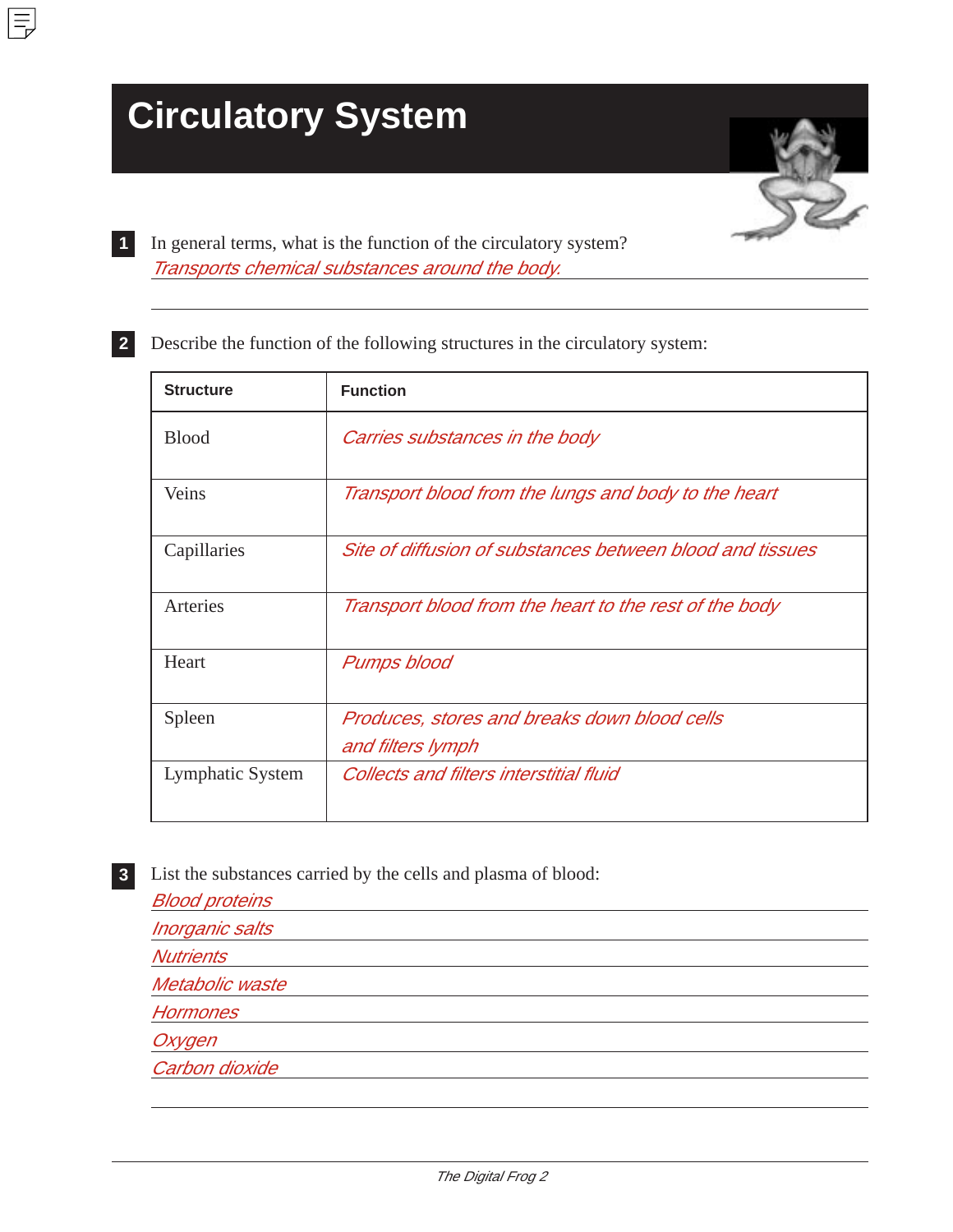**4** The heart is a complex organ and the "heart" of the circulatory system. (It is interesting to note how the word has come to mean "center" or "most important part".) Review the animated diagram and label the parts of the heart.



Specify the order of blood vessels an oxygen molecule entering the lungs would pass through on the way to the tissues: **5** Specify the order of blood vessels an **6** a. Which veins carry oxygenated blood?



Pulmonary veins (from lungs to heart) **6**

> b. Which arteries carry deoxygenated blood?

Pulmonary arteries (from heart to lungs)

Consider the plumbing in your house. The water enters under pressure and the waste water is drained using gravity and a series of valves to prevent backflow. If you imagine the house is a frog's body, this can be compared to the blood vessels. **7**

The incoming pipes can be compared to the:

#### Arteries

The drainage system is similar to the Veins